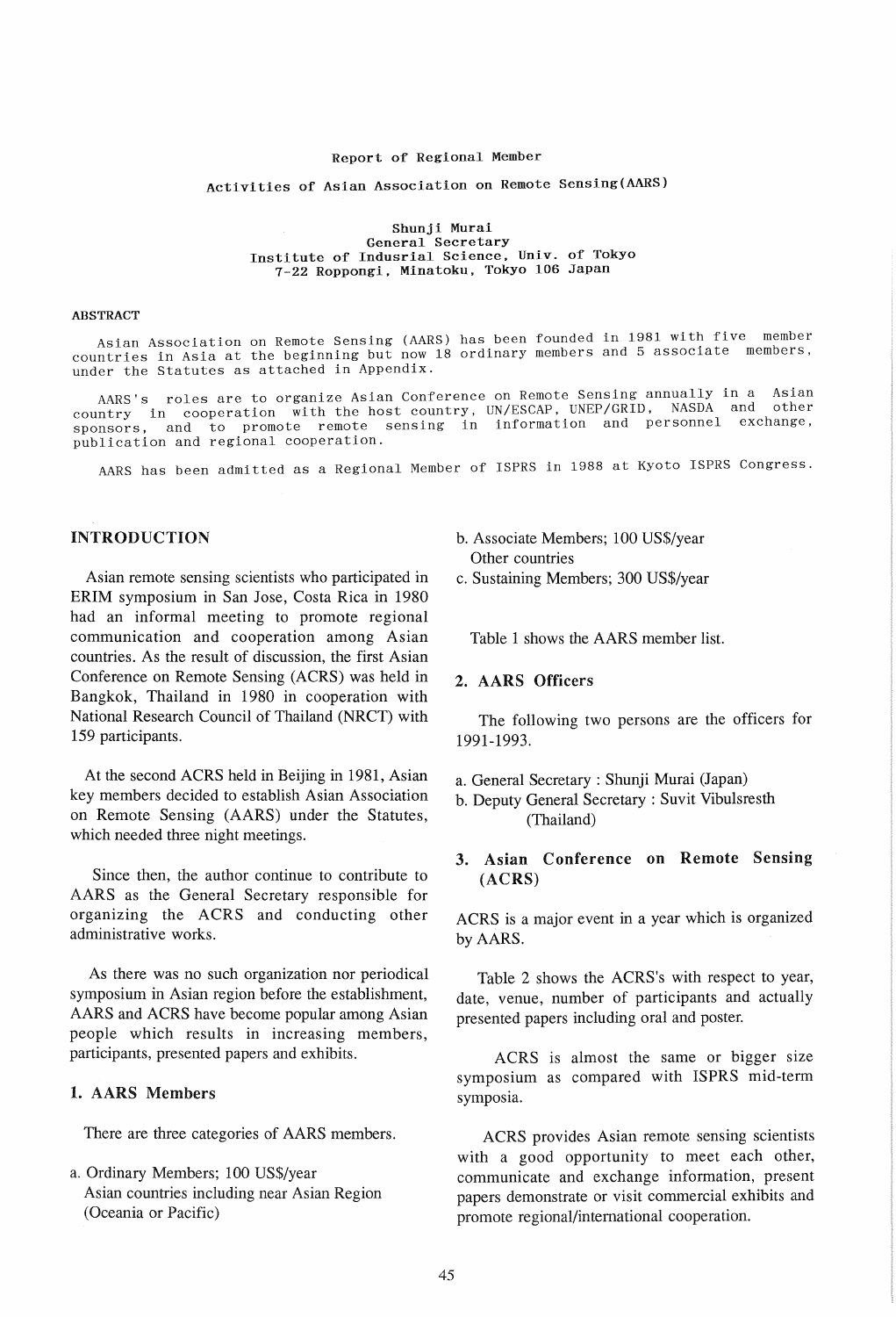| Table 1<br>AARS members |  |
|-------------------------|--|
|-------------------------|--|

| Ordinary Member       | 1.Australia<br>Remote Sensing Association of Australia<br>2.Bangladesh<br>Space Research & Remote Sensing Organization (SPARRSO)<br>3.China<br>China National Committee on Remote Sensing for AARS<br>4.India<br>Indian Space Research Organization (ISRO)<br>5.Indonesia<br>Ikatan Surveyor Indonesia<br>6.Iran<br>Iranian Remote Sensing Center<br>7.Japan<br>Japan Society of Photogrammetry & Remote Sensing<br>8.Korea<br>Korean Society of Remote Sensing<br>9.Malaysia<br>Ministry of Science Technology & Environment (MACRES)<br>10.Mongolia<br>Remote Sensing and Geoinformation Center<br>11. Nepal<br>Forest Survey & Statistics Division<br>12. New Zealand<br>Department of Scientific and Industrial Research<br>13.Pakistan<br>Space Upper & Atmosphere Research Commission (SUPARCO)<br>14. Philippines<br>Department of Environment and Natural Resources<br>15.Singapore<br>Singapore Institute of Surveyors and Valuers<br>16.Sri Lanka<br>Centre for Remote Sensing<br>17. Thailand<br>National Research Council<br>18.Vietnam<br>National Center for Scientific Research<br>---------------------------- |
|-----------------------|--------------------------------------------------------------------------------------------------------------------------------------------------------------------------------------------------------------------------------------------------------------------------------------------------------------------------------------------------------------------------------------------------------------------------------------------------------------------------------------------------------------------------------------------------------------------------------------------------------------------------------------------------------------------------------------------------------------------------------------------------------------------------------------------------------------------------------------------------------------------------------------------------------------------------------------------------------------------------------------------------------------------------------------------------------------------------------------------------------------------------------|
| Associate<br>Members  | 1.Canada<br>Canadian Remote Sensing Society<br>2.France<br>Centre National d'Etudes Spatiales (CNES)<br>3. The Netherlands<br><b>ITC</b><br>4.Sweden<br>Swedish Space Corporation<br>5.Switzerland<br>Institute for Geodesy and Photogrammetry, ETH                                                                                                                                                                                                                                                                                                                                                                                                                                                                                                                                                                                                                                                                                                                                                                                                                                                                            |
| Sustaining<br>Members | 1. Hunting Technical Services (U.K.)<br>2. SCOT CONSEIL (France)<br>3. Mitsubishi Research Institute (Japan)<br>4. MPA International Pty. (Australia)<br>5. Swedish Space Corporation (Sweden)<br>6. Remote Sensing Technology Center (Japan)<br>7. Geocarto International Centre (Hong Kong)<br>8. Technical & Field Survey (Australia)<br>9. Bercha International Inc. (Canada)<br>10. PASCO Corporation (Japan)<br>11. National Space Development Agency (Japan)                                                                                                                                                                                                                                                                                                                                                                                                                                                                                                                                                                                                                                                            |